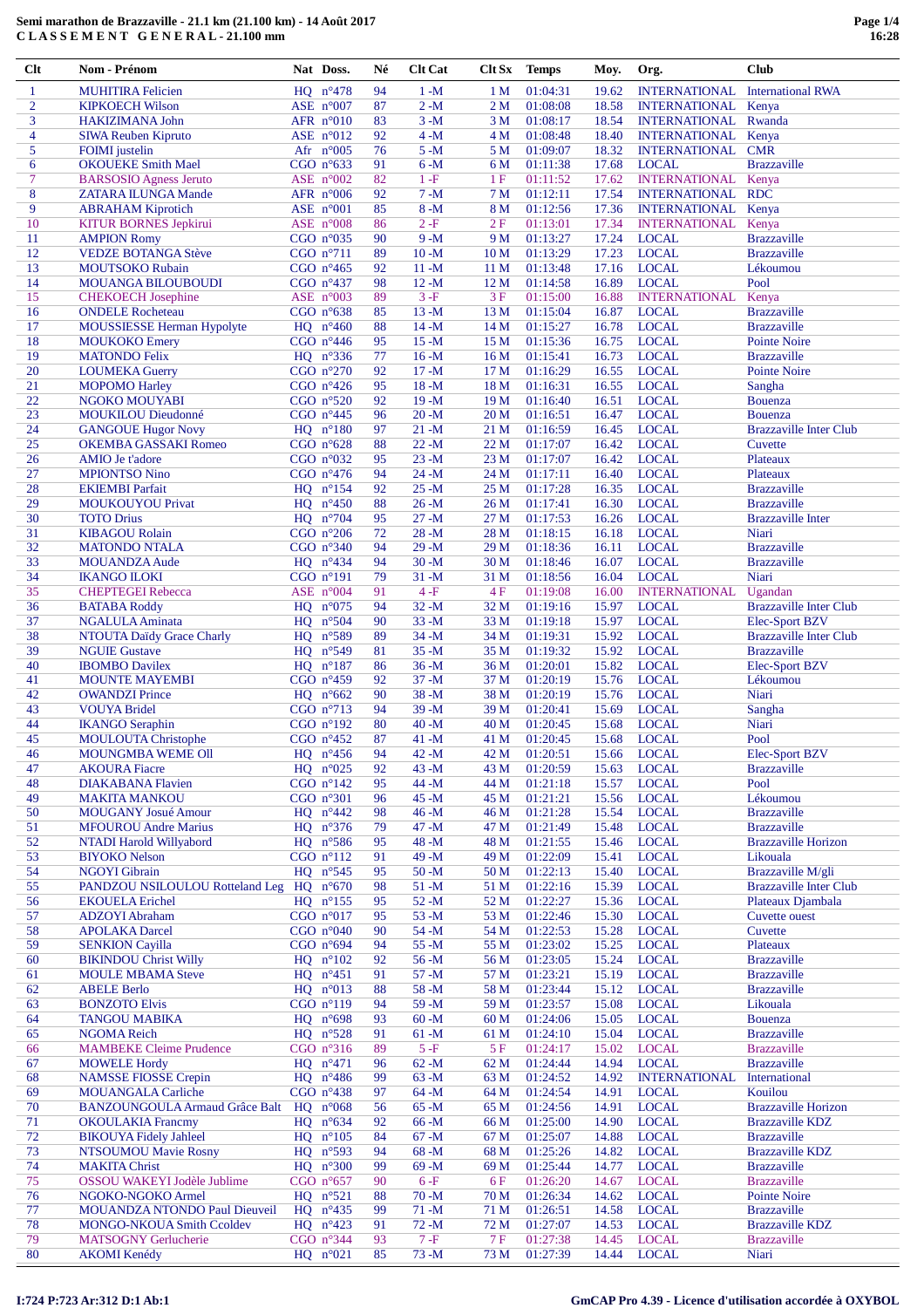# **Semi marathon de Brazzaville - 21.1 km (21.100 km) - 14 Août 2017 C L A S S E M E N T G E N E R A L - 21.100 mm**

| Clt | <b>Nom - Prénom</b>                      |    | Nat Doss.               | Né | <b>Clt Cat</b> | Clt Sx           | <b>Temps</b> | Moy.  | Org.         | <b>Club</b>                   |
|-----|------------------------------------------|----|-------------------------|----|----------------|------------------|--------------|-------|--------------|-------------------------------|
| 81  | ONDZELE MVOUO OTTA Gastello Sta HQ n°643 |    |                         | 97 | $74 - M$       | 74 M             | 01:27:46     | 14.42 | <b>LOCAL</b> | <b>Brazzaville KDZ</b>        |
| 82  | <b>MALILI</b> Léonard                    |    | $HQ$ $n^{\circ}310$     | 92 | $75 - M$       | 75 M             | 01:27:48     | 14.42 | <b>LOCAL</b> | Brazzaville Ouenzé            |
| 83  | MOSSEDZEDI P, Packo Berluch              |    | $HQ$ $n^{\circ}427$     | 98 | $76 - M$       | 76 M             | 01:28:20     | 14.33 | <b>LOCAL</b> | <b>Brazzaville</b>            |
|     |                                          |    |                         |    |                |                  |              |       |              |                               |
| 84  | <b>MIBOTAZOK</b> Arnauld                 |    | CGO $n^{\circ}384$      | 93 | $77 - M$       | 77 M             | 01:28:21     | 14.33 | <b>LOCAL</b> | Sangha                        |
| 85  | <b>MIALOUTA Arole</b>                    |    | $HQ$ $n^{\circ}382$     | 91 | $78 - M$       | 78 M             | 01:28:23     | 14.33 | <b>LOCAL</b> | <b>Brazzaville</b>            |
| 86  | <b>ZANGA NZABA</b>                       |    | $HQ$ $n°718$            | 96 | $79 - M$       | 79 M             | 01:28:26     | 14.32 | <b>LOCAL</b> | Bouenza                       |
| 87  | <b>NTSOUMOU Francis Germos</b>           |    | $HQ$ n°594              | 95 | $80 - M$       | 80 M             | 01:28:51     | 14.25 | <b>LOCAL</b> | <b>Brazzaville KDZ</b>        |
| 88  | KOUKABA VOUIDIBIO Bondzel Jodet          |    | $HQ$ $n^{\circ}234$     | 96 | $81 - M$       | 81 M             | 01:29:01     | 14.22 | <b>LOCAL</b> | <b>Brazzaville</b>            |
| 89  | <b>MOUELE</b> Lezin                      |    | CGO $n^{\circ}441$      | 77 | $82 - M$       | 82 M             | 01:29:05     | 14.21 | <b>LOCAL</b> | Cuvette ouest                 |
| 90  | PEYA Arsène                              |    | CGO $n^{\circ}675$      | 96 | $83 - M$       | 83 M             | 01:29:18     | 14.18 | <b>LOCAL</b> | Likouala                      |
| 91  | DIAKABANA Flavien Fraish Aubry           |    | $HO$ $n^{\circ}143$     | 91 | $84 - M$       | 84 M             | 01:29:28     | 14.15 | <b>LOCAL</b> | <b>Brazzaville</b>            |
| 92  | <b>BAHOMI DZOUA Archelo</b>              |    | HO $n^{\circ}052$       | 96 | $85 - M$       | 85 M             | 01:29:36     | 14.13 | <b>LOCAL</b> | <b>Brazzaville Inter Club</b> |
| 93  | <b>NSONDE Levy Chrisogone</b>            |    | $HQ$ $n°584$            | 78 | $86 - M$       | 86 M             | 01:29:46     | 14.10 | <b>LOCAL</b> | <b>Brazzaville</b>            |
| 94  | <b>OSSELAKA</b> Nazaire                  |    | $HQ$ $n^{\circ}656$     | 79 | $87 - M$       | 87 M             | 01:29:57     | 14.08 | <b>LOCAL</b> | <b>Brazzaville</b>            |
| 95  |                                          |    | $HQ$ $n^{\circ}470$     | 82 | $88 - M$       | 88 M             | 01:30:08     | 14.05 | <b>LOCAL</b> |                               |
|     | MOWANGO Thierry Rufin Gerard             |    |                         |    | $89 - M$       |                  |              |       |              | <b>Brazzaville Ptronage</b>   |
| 96  | <b>BOUHOUAYI</b> Pharel Kemel            |    | $HQ$ $n^{\circ}125$     | 93 |                | 89 M             | 01:30:23     | 14.01 | <b>LOCAL</b> | <b>Brazzaville</b>            |
| 97  | <b>EKYEMBE Boris Arhure</b>              |    | $HQ$ $n^{\circ}157$     | 78 | $90 - M$       | 90 M             | 01:30:27     | 14.00 | <b>LOCAL</b> | <b>Brazzaville</b>            |
| 98  | KOUSSANDI OUAMENO Christian Gri HQ n°238 |    |                         | 99 | $91 - M$       | 91 M             | 01:30:33     | 13.98 | <b>LOCAL</b> | <b>Brazzaville</b>            |
| 99  | <b>AMVOULOU KOUMOU</b>                   |    | $HQ$ $n^{\circ}036$     | 85 | $92 - M$       | 92 M             | 01:30:38     | 13.97 | <b>LOCAL</b> | <b>Brazzaville IJSB</b>       |
| 100 | <b>GAMA</b> Mariam                       |    | CGO $n^{\circ}177$      | 89 | $8-F$          | <b>8F</b>        | 01:31:07     | 13.89 | <b>LOCAL</b> | <b>Brazzaville</b>            |
| 101 | <b>OBAMI</b> Paul                        |    | HO $n^{\circ}614$       | 71 | $93 - M$       | 93 M             | 01:31:23     | 13.85 | <b>LOCAL</b> | Brazzaville Académie          |
| 102 | <b>DEZOUMBE</b> Junior                   |    | $HQ$ $n^{\circ}140$     | 87 | 94-M           | 94 M             | 01:31:29     | 13.84 | <b>LOCAL</b> | <b>Brazzaville CAB</b>        |
| 103 | <b>ANTSIANTONI Noel</b>                  |    | HO $n^{\circ}039$       | 76 | $95 - M$       | 95 M             | 01:31:29     | 13.84 | <b>LOCAL</b> | <b>Brazzaville</b>            |
| 104 | <b>BANZOUZI Feldie</b>                   |    | HO $n^{\circ}069$       | 92 | $96 - M$       | 96 M             | 01:31:29     | 13.84 | <b>LOCAL</b> | <b>Brazzaville</b>            |
| 105 | <b>OYOMBI</b> Tony                       |    | HO $n^{\circ}664$       | 99 | $97 - M$       | 97 M             | 01:31:31     | 13.83 | <b>LOCAL</b> | <b>Brazzaville AJAB</b>       |
| 106 | PONGUI-NGOMA Feter Armany                |    | HQ $n^{\circ}677$       | 96 | 98-M           | 98 M             | 01:31:52     | 13.78 | <b>LOCAL</b> | <b>Brazzaville Mfilou</b>     |
| 107 | <b>BIANTOUARI Rose</b>                   |    | CGO $n°094$             | 90 | $9-F$          | 9F               | 01:32:02     | 13.76 | <b>LOCAL</b> | Pointe Noire                  |
| 108 | <b>MISSIE Ghislove</b>                   |    | CGO $n^{\circ}408$      | 96 | $10-F$         | 10F              | 01:32:07     | 13.74 | <b>LOCAL</b> | Lékoumou                      |
|     |                                          |    |                         |    |                |                  |              |       |              |                               |
| 109 | <b>KINGA NZIENGUE Dorien</b>             |    | $HQ$ $n^{\circ}214$     | 95 | 99-M           | 99 M             | 01:33:02     | 13.61 | <b>LOCAL</b> | <b>Brazzaville</b>            |
| 110 | <b>ITSAT Benide</b>                      |    | CGO $n^{\circ}199$      | 96 | $11 - F$       | 11F              | 01:33:09     | 13.59 | <b>LOCAL</b> | <b>Pointe Noire</b>           |
| 111 | <b>MOUNDZONGUELE Melvie Gasline</b>      |    | CGO $n^{\circ}454$      | 93 | $12-F$         | 12F              | 01:33:18     | 13.57 | <b>LOCAL</b> | <b>Brazzaville</b>            |
| 112 | LOUZIALA NKOMBO Calixte Anicet           |    | $HQ$ $n^{\circ}275$     | 94 | $100 - M$      | 100 <sub>M</sub> | 01:33:30     | 13.54 | <b>LOCAL</b> | <b>Brazzaville</b>            |
| 113 | <b>NZAHOU Severin</b>                    |    | $HQ$ $n°598$            | 70 | $101 - M$      | 101 <sub>M</sub> | 01:33:48     | 13.50 | <b>LOCAL</b> | <b>Brazzaville</b>            |
| 114 | <b>MUTIA NKENGUE</b>                     |    | $HQ$ $n^{\circ}480$     | 90 | $102 - M$      | 102 M            | 01:33:49     | 13.50 | <b>LOCAL</b> | <b>Pointe Noire</b>           |
| 115 | <b>EWOUMBA Fhack Cyril</b>               |    | $HQ$ $n^{\circ}168$     | 90 | $103 - M$      | 103 M            | 01:33:49     | 13.49 | <b>LOCAL</b> | <b>Brazzaville</b>            |
| 116 | <b>KISSENGO NZENGUI</b>                  |    | $HQ$ $n^{\circ}217$     | 95 | $104 - M$      | 104 <sub>M</sub> | 01:33:58     | 13.47 | <b>LOCAL</b> | Bouenza                       |
| 117 | <b>MANDAMBI</b> Quelair                  |    | $HQ$ $n^{\circ}320$     | 88 | $105 - M$      | 105 <sub>M</sub> | 01:34:18     | 13.43 | <b>LOCAL</b> | <b>Brazzaville</b>            |
| 118 | <b>MOBANZA Claise</b>                    |    | $HQ$ $n^{\circ}415$     | 98 | $106 - M$      | 106 <sub>M</sub> | 01:34:35     | 13.39 | <b>LOCAL</b> | <b>Brazzaville</b>            |
| 119 | <b>BELE Junior</b>                       |    | $HQ$ $n°090$            | 93 | $107 - M$      | 107 M            | 01:35:48     | 13.22 | <b>LOCAL</b> | <b>Brazzaville</b>            |
| 120 |                                          |    | HQ $n^{\circ}428$       | 96 | $108 - M$      | 108 M            | 01:35:48     | 13.22 | <b>LOCAL</b> | <b>Brazzaville</b>            |
|     | <b>MOTONDO</b> Espanich                  |    |                         |    |                |                  |              |       |              |                               |
| 121 | MFOUROU NGAMBOU Mathe-Rufin              | HQ | $n^{\circ}377$          | 71 | $109 - M$      | 109 <sub>M</sub> | 01:36:16     | 13.15 | <b>LOCAL</b> | <b>Brazzaville Djiri</b>      |
| 122 | NGUEDZEDI SAMBA Judel                    |    | HO $n^{\circ}547$       | 97 | $110 - M$      | 110 <sub>M</sub> | 01:36:16     | 13.15 | <b>LOCAL</b> | <b>Brazzaville Poto Poto</b>  |
| 123 | <b>LOUFOUA Julienne</b>                  |    | CGO $n^{\circ}266$      | 95 | $13 - F$       | 13F              | 01:36:24     | 13.13 | <b>LOCAL</b> | Bouenza                       |
| 124 | MISSAMOU Léonce Chardevie                |    | $HQ$ $n^{\circ}407$     | 90 | $14-F$         | 14F              | 01:36:30     | 13.12 | <b>LOCAL</b> | Brazzaville Union S.          |
| 125 | <b>BIBILA MAWONO Antoine</b>             |    | HO $n^{\circ}095$       | 96 | $111 - M$      | 111 M            | 01:37:58     | 12.92 | <b>LOCAL</b> | Brazzaville M/gli             |
| 126 | <b>MOKETOU E, Sorel</b>                  |    | $HQ$ $n^{\circ}417$     | 79 | $112 - M$      | 112M             | 01:38:14     | 12.89 | <b>LOCAL</b> | <b>Brazzaville</b>            |
| 127 | <b>BAKALA</b> Simplice                   |    | CGO $n°054$             | 98 | $113 - M$      | 113 M            | 01:38:37     | 12.84 | <b>LOCAL</b> | Kouilou                       |
| 128 | <b>MOUSSOUNGOU Djovani Brice</b>         |    | $HQ$ $n^{\circ}463$     | 99 | $114 - M$      | 114M             | 01:38:53     | 12.80 | <b>LOCAL</b> | <b>Brazzaville</b>            |
| 129 | <b>MOUAKA</b> Steve                      |    | HQ $n^{\circ}429$       | 88 | $115 - M$      | 115 M            | 01:39:07     | 12.77 | <b>LOCAL</b> | <b>Brazzaville KDZ</b>        |
| 130 | <b>MAZIPAKA Jean Paul</b>                |    | $HQ$ $n^{\circ}349$     | 80 | $116 - M$      | 116M             | 01:39:14     | 12.76 | <b>LOCAL</b> | Les Jeunes Unis               |
| 131 | <b>AMBOMO Réméo</b>                      |    | $HQ$ $n°029$            | 79 | $117 - M$      | 117 <sub>M</sub> | 01:39:35     | 12.71 | <b>LOCAL</b> | <b>Brazzaville Inter Club</b> |
| 132 | <b>NKINDOU</b> Merveille                 |    | $HQ$ $n^{\circ}563$     | 94 | $118 - M$      | 118 <sub>M</sub> | 01:40:05     | 12.65 | <b>LOCAL</b> | <b>Brazzaville</b>            |
|     |                                          |    |                         |    |                |                  |              |       |              |                               |
| 133 | <b>BAMBI KIKANDOU Christ Geoffrey</b>    | HQ | $n^{\circ}060$          | 95 | $119 - M$      | 119 <sub>M</sub> | 01:40:10     | 12.64 | <b>LOCAL</b> | <b>Brazzaville Horizon</b>    |
| 134 | <b>IBARA Salvador</b>                    | HQ | $n^{\circ}186$          | 96 | $120 - M$      | 120 M            | 01:40:41     | 12.58 | <b>LOCAL</b> | <b>Brazzaville KDZ</b>        |
| 135 | <b>BONGO Roland</b>                      |    | $HQ$ $n^{\circ}118$     | 80 | $121 - M$      | 121 M            | 01:40:55     | 12.55 | <b>LOCAL</b> | <b>Brazzaville ACM</b>        |
| 136 | <b>BID Mambou</b>                        |    | $HQ$ $n°096$            | 93 | $122 - M$      | 122 M            | 01:41:05     | 12.52 | <b>LOCAL</b> | <b>Brazzaville</b>            |
| 137 | <b>NZOLANI</b> Armand                    |    | $HQ \quad n^{\circ}604$ | 72 | $123 - M$      | 123 M            | 01:41:15     | 12.50 | <b>LOCAL</b> | Brazzaville M/gli             |
| 138 | <b>BANIAFOUNA SITA Hamedé</b>            |    | $HQ \ n^{\circ}062$     | 94 | $124 - M$      | 124M             | 01:41:17     | 12.50 | <b>LOCAL</b> | <b>Brazzaville</b>            |
| 139 | <b>NSILOULOU Destin Labret</b>           |    | $HQ$ $n°581$            | 94 | $125 - M$      | 125 M            | 01:41:22     | 12.49 | <b>LOCAL</b> | <b>Brazzaville</b>            |
| 140 | <b>ALOMBA</b> Esperance                  |    | CGO $n°027$             | 88 | $15-F$         | 15F              | 01:41:42     | 12.45 | <b>LOCAL</b> | Cuvette                       |
| 141 | <b>NZOLIFOU Asaley Jeannel</b>           |    | $HQ$ $n^{\circ}605$     | 92 | $126 - M$      | 126 M            | 01:41:56     | 12.42 | <b>LOCAL</b> | <b>Brazzaville MfILOU</b>     |
| 142 | <b>MABIKA BOUZANDA Asso Prince</b>       |    | $HQ$ $n^{\circ}286$     | 92 | $127 - M$      | 127 <sub>M</sub> | 01:41:57     | 12.42 | <b>LOCAL</b> | <b>Brazzaville</b>            |
| 143 | MOUANGA Beni-Godreche                    |    | $HQ$ $n^{\circ}436$     | 92 | $128 - M$      | 128 M            | 01:41:59     | 12.41 | <b>LOCAL</b> | <b>Brazzaville MKLKL</b>      |
| 144 | <b>BABOUO Laurence</b>                   |    | CGO $n°050$             | 98 | $16-F$         | 16F              | 01:42:06     | 12.40 | <b>LOCAL</b> | <b>Bouenza</b>                |
| 145 | <b>GOUMBOU Ippolite Armel</b>            |    | $HQ$ $n^{\circ}184$     | 82 | $129 - M$      | 129 <sub>M</sub> | 01:42:17     | 12.38 | <b>LOCAL</b> | Niari                         |
| 146 | <b>MOLONDO Felor-Ewel</b>                | HO | $n^{\circ}418$          | 90 | $130 - M$      | 130 M            | 01:42:27     | 12.36 | <b>LOCAL</b> | <b>Brazzaville KDZ</b>        |
|     |                                          |    |                         |    |                |                  |              |       |              |                               |
| 147 | NDINGA OSSETE Chabrel Brunel             | HQ | $n^{\circ}490$          | 96 | $131 - M$      | 131 M            | 01:42:38     | 12.34 | <b>LOCAL</b> | <b>Brazzaville</b>            |
| 148 | KOUTONO-NIATY Gidel-Christ               |    | $HQ$ $n^{\circ}241$     | 96 | $132 - M$      | 132M             | 01:42:53     | 12.31 | <b>LOCAL</b> | <b>Brazzaville Horizon</b>    |
| 149 | <b>MOUTSOUKA Jas Gracia</b>              |    | $HQ$ n°466              | 91 | $133 - M$      | 133 M            | 01:43:11     | 12.27 | <b>LOCAL</b> | <b>Brazzaville Inter Club</b> |
| 150 | <b>KODILA Antoine Aimé</b>               |    | $HQ$ $n^{\circ}224$     | 91 | $134 - M$      | 134 M            | 01:43:37     | 12.22 | <b>LOCAL</b> | <b>Brazzaville</b>            |
| 151 | <b>BIDIMBOU Paule</b>                    |    | CGO $n°098$             | 96 | $17 - F$       | 17F              | 01:43:52     | 12.19 | <b>LOCAL</b> | Pool                          |
| 152 | <b>NSAYI MOUKEMBI Benerice Grâce</b>     | HQ | $n^{\circ}578$          | 94 | $18 - F$       | 18F              | 01:43:57     | 12.18 | <b>LOCAL</b> | <b>Brazzaville</b>            |
| 153 | OPOUNDZA OZILA                           | HQ | $n^{\circ}653$          | 99 | $135 - M$      | 135 M            | 01:43:57     | 12.18 | <b>LOCAL</b> | <b>Brazzaville ACM</b>        |
| 154 | <b>MIERE Cesardel Rhosky</b>             |    | $HQ$ $n^{\circ}389$     | 95 | $136 - M$      | 136 <sub>M</sub> | 01:44:06     | 12.16 | <b>LOCAL</b> | <b>Brazzaville Djiri</b>      |
| 155 | <b>MALAMOU</b> Dieumerci                 |    | $HQ$ $n^{\circ}304$     | 97 | $137 - M$      | 137 M            | 01:44:12     | 12.15 | <b>LOCAL</b> | Les Jeunes Unis               |
| 156 | <b>DIBAMSA Merveille</b>                 |    | $HQ \ n^{\circ}147$     | 95 | $19-F$         | 19F              | 01:44:25     | 12.13 | <b>LOCAL</b> | <b>Brazzaville</b>            |
| 157 | <b>MABIKA Jean Guylain</b>               |    | HQ $n^{\circ}285$       | 92 | $138 - M$      | 138 M            | 01:44:30     | 12.12 | <b>LOCAL</b> | <b>Brazzaville</b>            |
| 158 | <b>KALEY Yanick Rossel</b>               |    | HQ $n^{\circ}202$       | 94 | $139 - M$      | 139 M            | 01:44:31     | 12.11 | <b>LOCAL</b> | <b>Brazzaville Horizon</b>    |
| 159 | <b>BOUESSO Bienfait</b>                  |    | CGO $n^{\circ}124$      | 96 | $20 - F$       | 20F              | 01:44:41     | 12.10 | <b>LOCAL</b> | Pool                          |
| 160 | <b>OBION Michael Romaric</b>             |    | $HQ$ $n^{\circ}618$     | 89 | $140 - M$      | 140 M            | 01:44:51     | 12.07 | <b>LOCAL</b> | Les Jeunes Unis               |
|     |                                          |    |                         |    |                |                  |              |       |              |                               |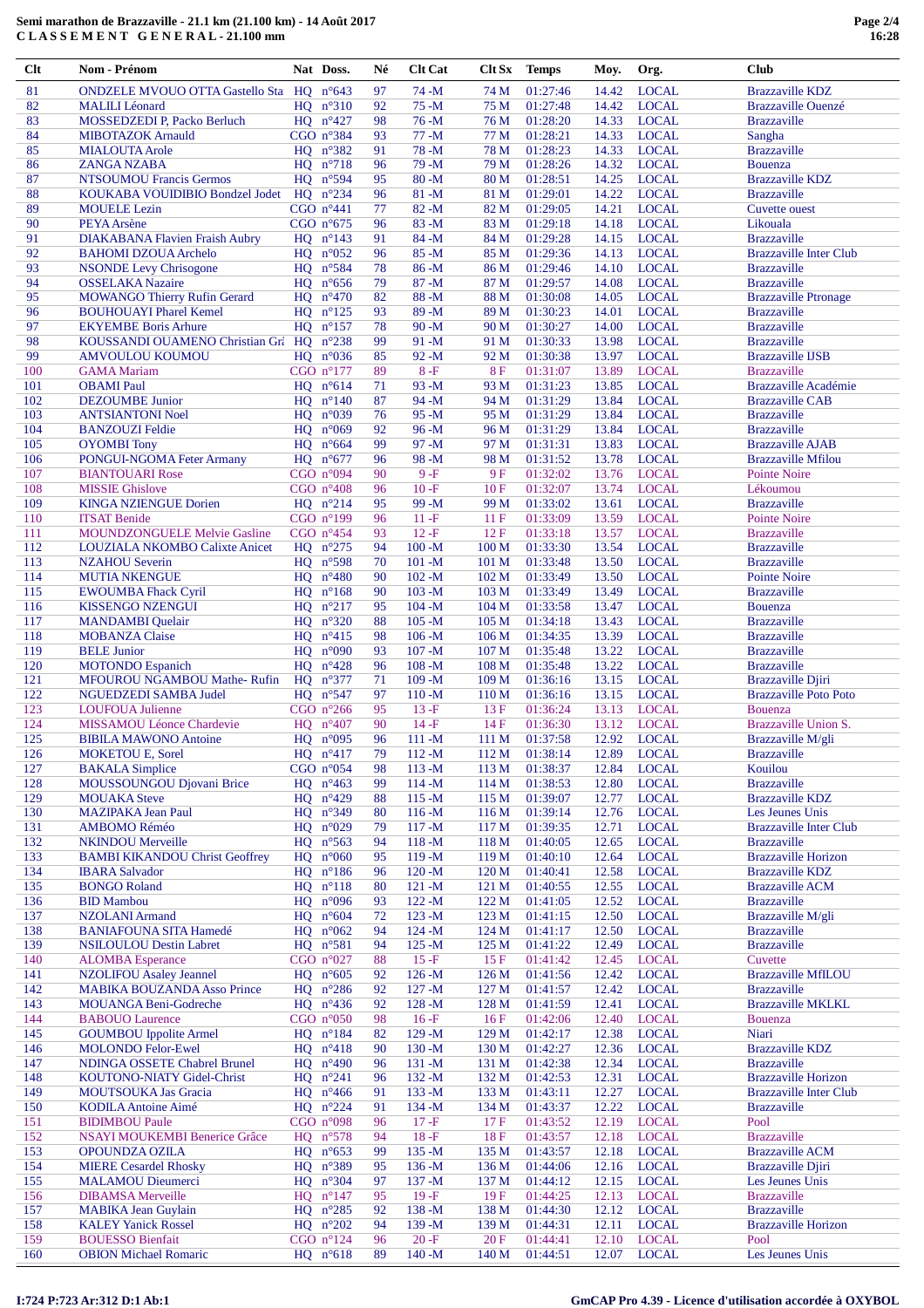| Clt | <b>Nom - Prénom</b>               | Nat Doss.           | Né | <b>Clt Cat</b> | Clt Sx           | <b>Temps</b> | Moy.  | Org.         | <b>Club</b>                   |
|-----|-----------------------------------|---------------------|----|----------------|------------------|--------------|-------|--------------|-------------------------------|
| 161 | <b>KIDINGA Pierre</b>             | $HQ$ $n^{\circ}210$ | 98 | $141 - M$      | 141 M            | 01:44:59     | 12.06 | <b>LOCAL</b> | <b>Brazzaville</b>            |
| 162 | <b>PANDZOU</b> Junior             | $HQ$ $n^{\circ}668$ | 92 | $142 - M$      | 142 M            | 01:44:59     | 12.06 | <b>LOCAL</b> | <b>Brazzaville CAB</b>        |
|     |                                   |                     |    |                |                  |              |       |              |                               |
| 163 | <b>MOUZEZO Rovins</b>             | HQ $n^{\circ}468$   | 95 | $143 - M$      | 143 M            | 01:45:08     | 12.04 | <b>LOCAL</b> | <b>Brazzaville</b>            |
| 164 | <b>MOUKOUIRI Brel Melan</b>       | HQ $n^{\circ}448$   | 95 | $144 - M$      | 144 M            | 01:45:19     | 12.02 | <b>LOCAL</b> | <b>Brazzaville MKLKL</b>      |
| 165 | <b>ANDI Divin</b>                 | $HQ$ $n°037$        | 98 | $145 - M$      | 145 M            | 01:45:49     | 11.97 | <b>LOCAL</b> | <b>Brazzaville KDZ</b>        |
| 166 | <b>INKARI</b> Simon               | $HQ$ $n^{\circ}194$ | 58 | $146 - M$      | 146M             | 01:46:02     | 11.94 | <b>LOCAL</b> | <b>Brazzaville Djiri</b>      |
| 167 | <b>TATY LOUEMBA Urbain</b>        | CGO n°699           | 99 | $147 - M$      | 147 M            | 01:46:05     | 11.94 | <b>LOCAL</b> | Kouilou                       |
| 168 | <b>BANZA KODIA Guy Roland</b>     | $HQ$ $n^{\circ}067$ | 70 | $148 - M$      | 148 M            | 01:46:15     | 11.92 | <b>LOCAL</b> | <b>Brazzaville</b>            |
| 169 | <b>MIFOUNDOU Esney Rosaire</b>    | HQ $n^{\circ}392$   | 95 | $149 - M$      | 149 M            | 01:46:17     | 11.91 | <b>LOCAL</b> | <b>Brazzaville Horizon</b>    |
| 170 | <b>BAYENI Franck</b>              | HO $n^{\circ}082$   | 90 | $150 - M$      | 150 M            | 01:46:33     | 11.88 | <b>LOCAL</b> | <b>Brazzaville</b>            |
| 171 | <b>ESSEMBOLO Bernie Enic</b>      | HO $n^{\circ}165$   | 98 | $151 - M$      | 151 M            | 01:46:40     | 11.87 | <b>LOCAL</b> | <b>Brazzaville</b>            |
| 172 | APOUSSA TSAMBI Christ Joel        | $HQ \ n^{\circ}041$ | 98 | $152 - M$      | 152 M            | 01:46:42     | 11.87 | <b>LOCAL</b> | <b>Brazzaville ACM</b>        |
| 173 | <b>NGUILI Guilflore</b>           | CGO $n°550$         | 94 | $21 - F$       | 21F              |              | 11.85 | <b>LOCAL</b> |                               |
|     |                                   |                     |    |                |                  | 01:46:53     |       |              | Plateaux                      |
| 174 | <b>KOUALA Romaric</b>             | $HQ$ $n^{\circ}227$ | 91 | $153 - M$      | 153 M            | 01:46:53     | 11.85 | <b>LOCAL</b> | Les Jeunes Unis               |
| 175 | <b>NGOLO Pierre</b>               | CGO $n°524$         | 91 | $154 - M$      | 154 M            | 01:47:41     | 11.76 | <b>LOCAL</b> | Cuvette                       |
| 176 | <b>DANIELLA Daniella</b>          | $HQ$ $n^{\circ}138$ | 90 | $22 - F$       | 22F              | 01:47:42     | 11.76 | <b>LOCAL</b> | <b>Brazzaville AJAB</b>       |
| 177 | <b>BOKATOLA Kelvich</b>           | $HQ$ $n^{\circ}114$ | 90 | $155 - M$      | 155 M            | 01:47:49     | 11.74 | <b>LOCAL</b> | <b>Brazzaville</b>            |
| 178 | <b>MBIZI MATONDO</b>              | $HQ$ $n^{\circ}360$ | 93 | $23 - F$       | 23F              | 01:47:52     | 11.74 | <b>LOCAL</b> | Niari                         |
| 179 | <b>MILANDOU Audran Daisy</b>      | $HQ$ $n°398$        | 93 | $156 - M$      | 156M             | 01:47:56     | 11.73 | <b>LOCAL</b> | <b>Brazzaville</b>            |
| 180 | <b>FOUTOU BAYENIKA</b>            | CGO $n^{\circ}174$  | 96 | $24-F$         | 24 F             | 01:47:57     | 11.73 | <b>LOCAL</b> | Niari                         |
| 181 | <b>EBONDZO Hercie</b>             | CGO $n^{\circ}153$  | 94 | $25 - F$       | 25F              | 01:48:04     | 11.72 | <b>LOCAL</b> | <b>Cuvette ouest</b>          |
| 182 | <b>MAHOUNGOU Duvel-Lucas</b>      | $HQ$ $n^{\circ}292$ | 99 | $157 - M$      | 157 M            | 01:48:17     | 11.69 | <b>LOCAL</b> | <b>Brazzaville Mfilou</b>     |
| 183 | MANDAKA MFOUTOU Echzielle         | HQ n°319            | 92 | $158 - M$      | 158 M            | 01:48:27     |       | <b>LOCAL</b> | <b>Brazzaville</b>            |
|     |                                   |                     |    |                |                  |              | 11.67 |              |                               |
| 184 | <b>TSALA GAMA Princillia</b>      | $HQ$ $n°705$        | 92 | $26-F$         | 26F              | 01:48:38     | 11.65 | <b>LOCAL</b> | <b>Brazzaville</b>            |
| 185 | <b>BAYI</b> Louise                | CGO $n°083$         | 83 | $27 - F$       | 27F              | 01:48:52     | 11.63 | <b>LOCAL</b> | Lékoumou                      |
| 186 | <b>NKOUALA SIBALI Arsel</b>       | $HQ$ $n^{\circ}567$ | 72 | $159 - M$      | 159 M            | 01:49:05     | 11.61 | <b>LOCAL</b> | Les Jeunes Unis               |
| 187 | NGOMA Olida                       | $HQ \ n^{\circ}527$ | 97 | $28-F$         | 28F              | 01:49:19     | 11.58 | <b>LOCAL</b> | <b>Point Noire</b>            |
| 188 | <b>TSEKE Thecle</b>               | CGO $n°706$         | 87 | $29 - F$       | 29F              | 01:49:23     | 11.58 | <b>LOCAL</b> | Lékoumou                      |
| 189 | <b>MIYALOU NZOUSSI</b>            | $HQ$ $n^{\circ}413$ | 96 | $30 - F$       | 30F              | 01:50:07     | 11.50 | <b>LOCAL</b> | <b>Bouenza</b>                |
| 190 | <b>BAMANISSA SINDICKA Delphin</b> | $HQ$ $n°059$        | 88 | $160 - M$      | 160 <sub>M</sub> | 01:50:26     | 11.47 | <b>LOCAL</b> | <b>Brazzaville</b>            |
| 191 | <b>OKOUA NKANI Chimelle</b>       | $HQ$ $n^{\circ}631$ | 85 | $31 - F$       | 31 F             | 01:50:29     | 11.46 | <b>LOCAL</b> | <b>Brazzaville</b>            |
| 192 | NZONZI Jonathan                   | $HQ$ $n^{\circ}607$ | 97 | $161 - M$      | 161 M            | 01:51:10     | 11.39 | <b>LOCAL</b> | <b>Brazzaville</b>            |
|     |                                   |                     | 99 |                |                  |              |       |              |                               |
| 193 | <b>OKOMBI</b> Le Prince           | HQ $n^{\circ}629$   |    | $162 - M$      | 162 M            | 01:51:15     | 11.38 | <b>LOCAL</b> | <b>Brazzaville ACM</b>        |
| 194 | <b>NDOLO</b> Ghislain             | $HQ$ $n^{\circ}491$ | 90 | $163 - M$      | 163 M            | 01:51:16     | 11.38 | <b>LOCAL</b> | <b>Brazzaville Mfilou</b>     |
| 195 | <b>MABIALA NKENGUE Elisabeth</b>  | CGO $n^{\circ}284$  | 96 | $32-F$         | 32F              | 01:52:10     | 11.29 | <b>LOCAL</b> | <b>Bouenza</b>                |
| 196 | <b>BAUER Jean Martin</b>          | $HQ$ $n^{\circ}080$ | 78 | $164 - M$      | 164M             | 01:52:14     | 11.28 | <b>LOCAL</b> | <b>USTAF</b> (Etranger)       |
| 197 | <b>AWASSA Nina</b>                | CGO $n^{\circ}045$  | 76 | $33 - F$       | 33F              | 01:52:32     | 11.25 | <b>LOCAL</b> | <b>Cuvette ouest</b>          |
| 198 | <b>NAGOLO</b> Etalin              | $HQ$ $n^{\circ}484$ | 97 | $165 - M$      | 165 M            | 01:53:16     | 11.18 | <b>LOCAL</b> | <b>Ouesso</b>                 |
| 199 | LOUBELO NLEMVO Gaël Hermann       | $HQ$ $n^{\circ}261$ | 95 | $166 - M$      | 166 M            | 01:53:39     | 11.14 | <b>LOCAL</b> | <b>Brazzaville MKLKL</b>      |
| 200 | <b>MAKIMINA</b>                   | HQ $n^{\circ}299$   | 77 | $34-F$         | 34 F             | 01:53:39     | 11.14 | <b>LOCAL</b> | <b>Brazzaville</b>            |
| 201 | NKOULA-NTSOUMOU Elvino            | $HQ$ $n°570$        | 92 | $167 - M$      | 167 M            | 01:53:47     | 11.13 | <b>LOCAL</b> | <b>Brazzaville ISEPS</b>      |
| 202 | <b>NTSNA Rodesly</b>              | $HQ$ $n°591$        | 97 | $168 - M$      | 168 <sub>M</sub> | 01:53:55     | 11.11 | <b>LOCAL</b> | Brazzaville M/gli             |
| 203 | LENDOUE Albin Gerald G.           | $HQ$ $n^{\circ}251$ | 95 | $169 - M$      | 169 <sub>M</sub> | 01:53:59     | 11.11 | <b>LOCAL</b> | <b>Brazzaville Bacongo</b>    |
| 204 | <b>MBOUSSA Belvie</b>             |                     | 79 | $35 - F$       | 35F              | 01:54:17     |       | <b>LOCAL</b> | Brazzaville Inter C.          |
|     |                                   | $HQ$ $n^{\circ}367$ |    |                |                  |              | 11.08 |              |                               |
| 205 | <b>MBOUMBA</b> Prince             | HQ $n^{\circ}365$   | 90 | $170 - M$      | 170 M            | 01:54:25     | 11.07 | <b>LOCAL</b> | <b>Brazzaville KDZ</b>        |
| 206 | <b>NGUENE-KOUD Bernold</b>        | HO $n^{\circ}548$   | 95 | $171 - M$      | 171 M            | 01:54:38     | 11.04 | <b>LOCAL</b> | <b>Brazzaville KDZ</b>        |
| 207 | <b>OLONGO</b> Anaîse              | CGO $n^{\circ}636$  | 84 | $36-F$         | 36 F             | 01:54:40     | 11.04 | <b>LOCAL</b> | <b>Cuvette ouest</b>          |
| 208 | NGALOULA Aminata                  | $HQ$ $n°503$        | 97 | $37 - F$       | 37F              | 01:54:43     | 11.04 | <b>LOCAL</b> | <b>Brazzaville Inter Club</b> |
| 209 | <b>ETSAO</b> Opick                | $HQ$ $n^{\circ}166$ | 97 | $38 - F$       | 38F              | 01:54:59     | 11.01 | <b>LOCAL</b> | Plateaux Djambala             |
| 210 | <b>DIAHOUAS</b> Sennic            | $HQ$ $n^{\circ}141$ | 96 | $172 - M$      | 172 M            | 01:55:10     | 10.99 | <b>LOCAL</b> | <b>Brazzaville Mfilou</b>     |
| 211 | <b>MOUNKASSA Ruth</b>             | CGO $n^{\circ}458$  | 99 | $39-F$         | 39F              | 01:55:19     | 10.98 | <b>LOCAL</b> | Likouala                      |
| 212 | <b>ELION Zavé Peckarel</b>        | $HQ$ $n^{\circ}161$ | 94 | $173 - M$      | 173 M            | 01:55:25     | 10.97 | <b>LOCAL</b> | <b>Brazzaville KDZ</b>        |
| 213 | <b>FURCIE Biyanie</b>             | $HQ$ $n^{\circ}176$ | 98 | $174 - M$      | 174 M            | 01:55:27     | 10.97 | <b>LOCAL</b> | <b>Brazzaville</b>            |
| 214 | <b>BANZOUZI LEMBET Belvie</b>     | $HQ$ $n°071$        | 98 | $40 - F$       | 40 F             | 01:56:14     | 10.89 | <b>LOCAL</b> | <b>Brazzaville</b>            |
|     |                                   |                     |    |                |                  |              |       |              |                               |
| 215 | <b>KILEBE</b> Fiacre              | $HQ$ $n^{\circ}212$ | 92 | $175 - M$      | 175 M            | 01:56:36     | 10.86 | <b>LOCAL</b> | <b>Brazzaville</b>            |
| 216 | <b>BELE Elle</b>                  | $HQ$ $n°088$        | 90 | $41 - F$       | 41 F             | 01:56:38     | 10.85 | <b>LOCAL</b> | <b>Brazzaville</b>            |
| 217 | <b>KOUNDI Melanie</b>             | HQ $n^{\circ}237$   | 91 | $42 - F$       | 42 F             | 01:56:49     | 10.84 | <b>LOCAL</b> | <b>Brazzaville</b>            |
| 218 | <b>MATONDO Roxily Mesange</b>     | $HQ$ $n^{\circ}338$ | 98 | $176 - M$      | 176M             | 01:57:00     | 10.82 | <b>LOCAL</b> | <b>Brazzaville Patronage</b>  |
| 219 | YOMBO LEMBE Chrislovy Elgas       | HO $n^{\circ}$ 717  | 93 | $177 - M$      | 177 M            | 01:57:11     | 10.80 | <b>LOCAL</b> | <b>Brazzaville</b>            |
| 220 | <b>TSIKA Marie Belle</b>          | CGO $n°708$         | 94 | $43 - F$       | 43 F             | 01:57:17     | 10.80 | <b>LOCAL</b> | <b>Pointe Noire</b>           |
| 221 | <b>NTUMBO</b> Ladelivrance        | CGO $n°596$         | 95 | $44 - F$       | 44 F             | 01:57:32     | 10.77 | <b>LOCAL</b> | Likouala                      |
| 222 | <b>MBON</b> Chilove               | $HQ$ $n^{\circ}361$ | 92 | $178 - M$      | 178 M            | 01:57:34     | 10.77 | <b>LOCAL</b> | <b>Brazzaville KDZ</b>        |
| 223 | <b>SAMBA</b> Exaucet              | HQ $n^{\circ}682$   | 95 | $45-F$         | 45 F             | 01:57:41     | 10.76 | <b>LOCAL</b> | <b>Brazzaville Horizon</b>    |
| 224 | MIKALA POUNGUI Marcia Josnel      | HQ $n^{\circ}394$   | 94 | $179 - M$      | 179 <sub>M</sub> | 01:57:47     | 10.75 | <b>LOCAL</b> | <b>Brazzaville Horizon</b>    |
| 225 | MIAKAYIZILA Hysia Benedite        | $HQ$ $n^{\circ}378$ | 94 | $46 - F$       | 46F              | 01:57:47     | 10.75 | <b>LOCAL</b> | <b>Brazzaville Inter Club</b> |
|     |                                   |                     |    |                |                  |              |       |              |                               |
| 226 | <b>INKARI</b> Simon               | $HQ$ $n^{\circ}195$ | 57 | $180 - M$      | 180 M            | 01:58:18     | 10.70 | <b>LOCAL</b> | <b>Brazzaville</b>            |
| 227 | MICKEMBO Benjamin Dieuveil        | $HQ$ $n^{\circ}385$ | 99 | $181 - M$      | 181 M            | 01:58:27     | 10.69 | <b>LOCAL</b> | <b>Brazzaville</b>            |
| 228 | <b>NGUINA BENZA Ricardo</b>       | $HQ$ $n^{\circ}553$ | 94 | $182 - M$      | 182 M            | 01:58:32     | 10.68 | <b>LOCAL</b> | Brazzaville Ouenzé            |
| 229 | <b>MALELA</b> Gaena               | $HQ$ $n°309$        | 93 | $183 - M$      | 183 M            | 01:59:08     | 10.63 | <b>LOCAL</b> | <b>Brazzaville</b>            |
| 230 | <b>LOUKIBI</b> Chancelvie         | $HQ$ $n^{\circ}267$ | 95 | $184 - M$      | 184 M            | 01:59:17     | 10.61 | <b>LOCAL</b> | <b>Brazzaville</b>            |
| 231 | <b>NKOUNKOU Euchtavie</b>         | CGO $n°573$         | 95 | $47 - F$       | 47 F             | 01:59:18     | 10.61 | <b>LOCAL</b> | Pool                          |
| 232 | <b>MANTSOUAKA Gaël</b>            | $HQ$ $n^{\circ}321$ | 98 | $185 - M$      | 185 M            | 01:59:27     | 10.60 | <b>LOCAL</b> | Brazzaville Union S.          |
| 233 | NGOMA-BONGO Nicodème              | $HQ$ $n^{\circ}530$ | 84 | $186 - M$      | 186 <sub>M</sub> | 01:59:50     | 10.56 | <b>LOCAL</b> | Patronage                     |
| 234 | <b>ABONGUI Faty</b>               | $HQ$ $n^{\circ}016$ | 85 | $48-F$         | 48 F             | 02:00:46     | 10.48 | <b>LOCAL</b> | <b>Brazzaville</b>            |
| 235 | <b>KIYINDOU</b> Aimé              | $HQ$ $n^{\circ}221$ | 98 | $187 - M$      | 187 M            | 02:01:28     | 10.42 | <b>LOCAL</b> | <b>Brazzaville ACM</b>        |
| 236 | FOUKA Mayvy Mercier K,            | $HQ$ $n^{\circ}171$ | 99 | $188 - M$      | 188 M            | 02:02:16     | 10.36 | <b>LOCAL</b> | <b>Brazzaville</b>            |
|     |                                   |                     |    |                |                  |              |       |              |                               |
| 237 | <b>MIERE</b> Chanie               | CGO n°391           | 98 | $49 - F$       | 49 F             | 02:02:17     | 10.35 | <b>LOCAL</b> | Plateaux                      |
| 238 | <b>ELENGA Hontie</b>              | $HQ$ $n^{\circ}159$ | 89 | 189-M          | 189 M            | 02:02:19     | 10.35 | <b>LOCAL</b> | <b>Brazzaville KDZ</b>        |
| 239 | <b>NGOYI</b> Eves-Michel          | $HQ$ $n^{\circ}544$ | 88 | $190 - M$      | 190 <sub>M</sub> | 02:02:19     | 10.35 | <b>LOCAL</b> | <b>Brazzaville KDZ</b>        |
| 240 | <b>ABIRA Placide-Patience</b>     | $HQ$ $n°014$        | 93 | $191 - M$      | 191 M            | 02:02:20     | 10.35 | <b>LOCAL</b> | <b>Brazzaville KDZ</b>        |